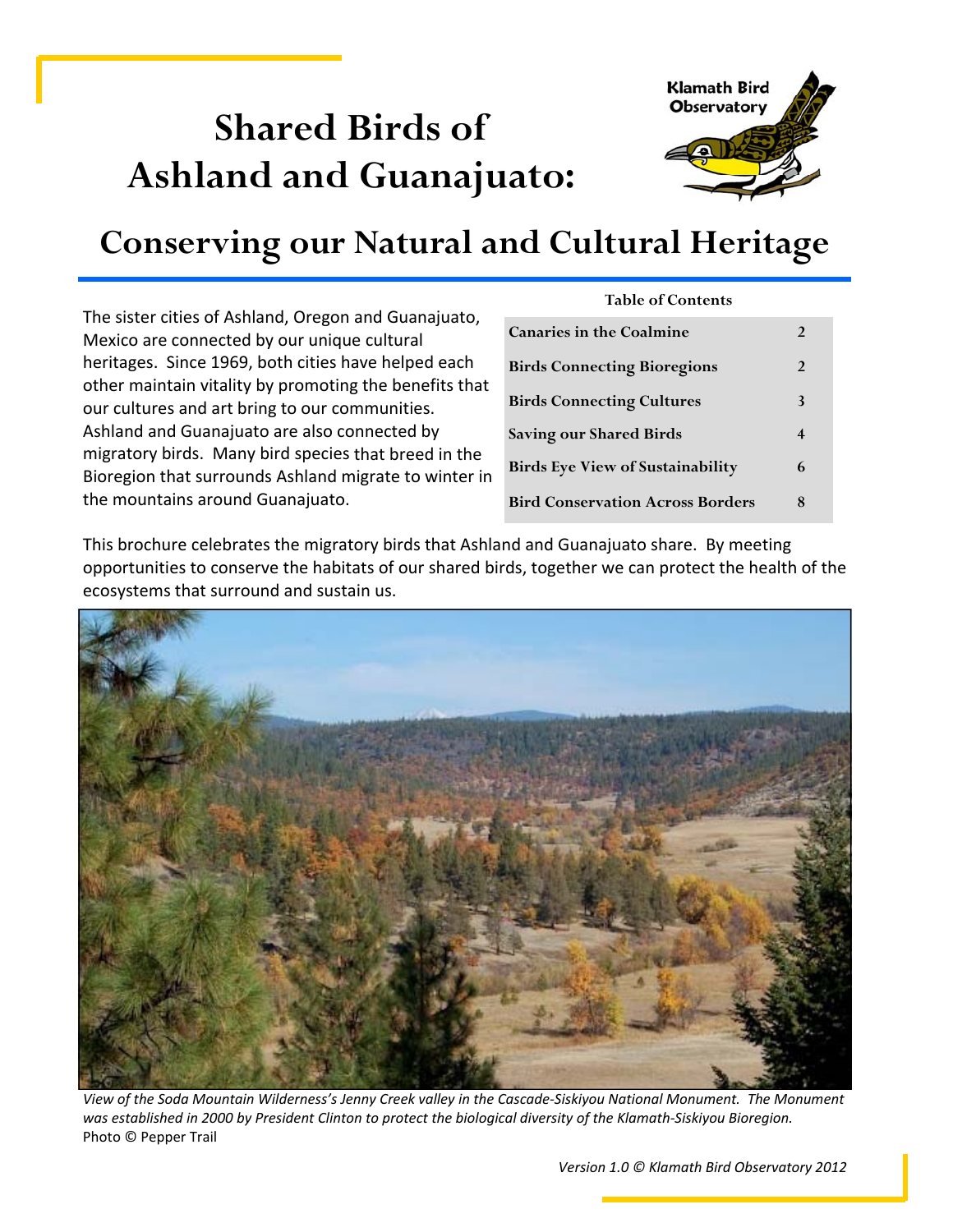### **Canaries in the Coal Mine: Birds as Indicators of Our Well Being**

Birds are an important part of our heritage and they serve as bellwethers of our ecological, cultural, and economic wellbeing (State of the Birds, 2009). Because birds respond quickly to changes in the environment they are important indicators of ecosystem health. Throughout history birds have been celebrated by human cultures as important icons. Birds are economically important. Over 45 billion bird watchers generate more than \$8o billion in revenues and more than 65,000 jobs annually. Bird tourism is growing in popularity throughout North America, providing opportunities for community and economic development. In the northern forests of North America, birds provide natural pest control services that are valued at over \$5 billion annually. Birds provide similar benefits for farmers who use bird‐friendly agricultural practices in the tropics.

North America's bird populations are declining, a warning sign that the ecosystems on which we all depend are in failing health (State of the Birds, 2009). However, there is evidence that conservation science can result in management actions that reverse declines. With growing attention on birds as indicators of our overall wellbeing, bird conservation is becoming a tool for working towards a more sustainable future.

#### Migratory Birds

Many North American birds are long‐distant migrants. These migrants make annual movements between breeding and winter grounds, usually moving north and south between areas of different latitude. They breed in the northern temperate habitats during the summer, and then migrate to southern tropical habitats where they spend the winter. Even some of our smallest birds, including warblers and hummingbirds, migrate thousands of miles

each year. Migratory bird populations are among those in decline, because of the threats they face during the summer and winter, and along their migratory pathways (Berlanga et al, 2010).

#### Endemic Species

Some of North America's most at‐risk birds are endemic species. Endemics are only found in very specific geographic areas that are usually quite small. These species have very restricted ranges and are often non‐migratory. They also tend to be habitat specialists and are vulnerable to changes in their environments.



*The Red‐headed Tanager is endemic to the mountains of western Mexico and inhabits the pine‐oak forests of the Sierra Madre Oriental that surround Guanajuato. These forests provide habitat for 70% of the bird species of greatest concern and represent the greatest need for immediate conservation due to habitat loss (Berlanga et al, 2010).* Photo © Jim Livaudais

### **Birds Connecting Bioregions**

A bioregion is an area that has natural boundaries defined by ecological communities with characteristic geology, flora, fauna, and environmental conditions. Bird species connect bioregions through their migrations. For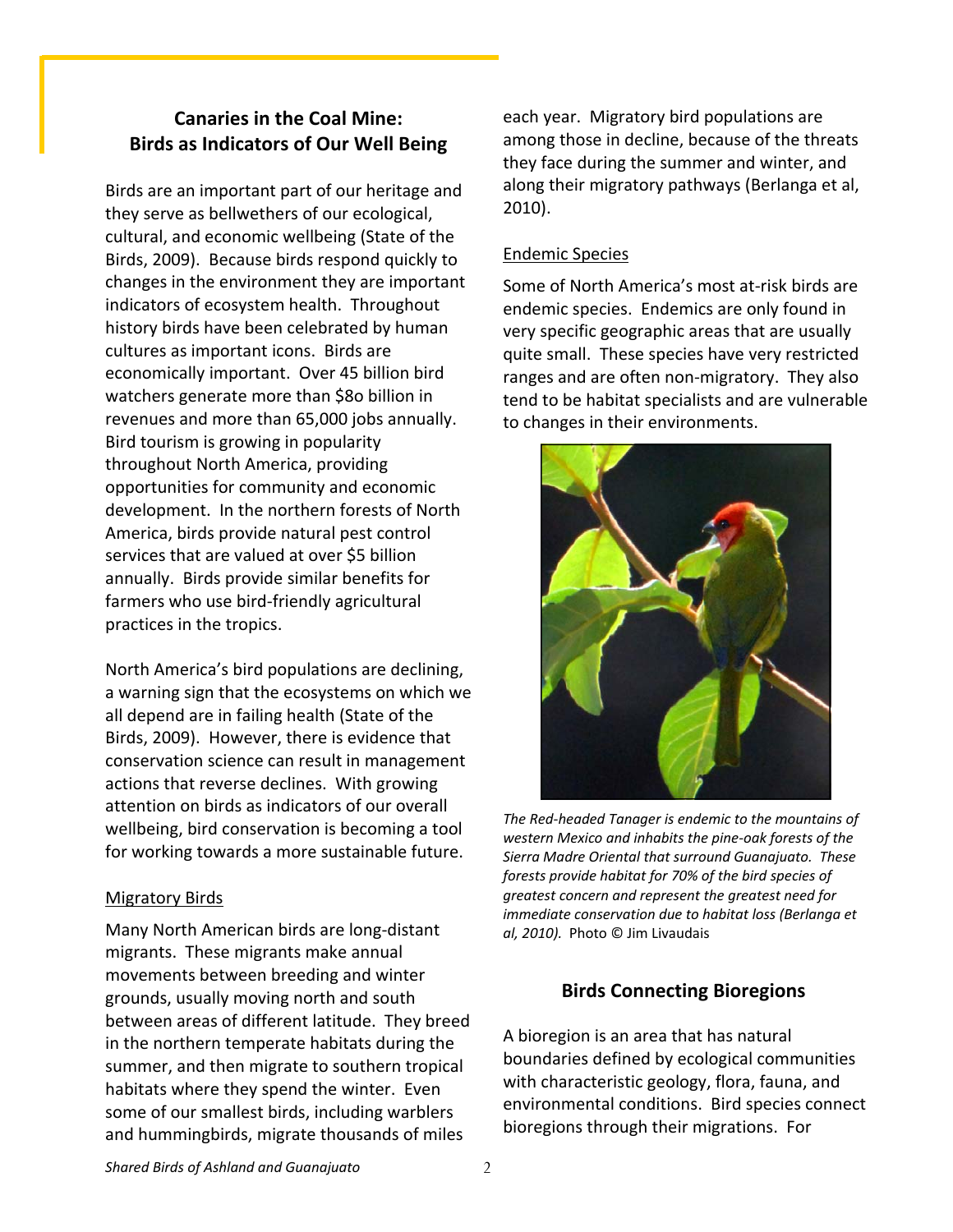example, many species that breed in Klamath‐ Siskiyou Bioregion of southern Oregon and northern California migrate to winter in Mexico's Sierra Madre Oriental and Occidental.

#### Klamath‐Siskiyou Bioregion: Mixed Conifer‐Hardwood Forests

The Klamath‐Siskiyou Bioregion, located in southern Oregon and northern California, is defined by the convergence of the Cascade Mountains from the north, the Sierra Nevada from the south, the Coast Range, and the east‐ west running Klamath and Siskiyou Mountains. This region includes the Umpqua, Rogue, and Klamath River watersheds. Due to its complex geology and climate, the Bioregion is among the most biologically diverse in the world. The Bioregion contains a wide variety of habitat types, including a mix of conifer and hardwood forests. These diverse habitats support a plethora of species, including endemic plants and animals that are found nowhere else in the World. As with many western forests the ecological integrity of this area is put at risk from unsustainable natural resource extraction and the resilience of the region's ecosystems is compromised by the interruption of natural disturbances, such as fire and flooding (Rich et al 2004).



*The migratory Rufous Hummingbird is one example of a bird that depends on western forests for their breeding grounds and Mexican pine‐oak forests for wintering habitats.* Photo © Jim Livaudais

#### Sierra Madre Oriental: Pine‐oak & Cloud Forests

The Sierra Madre Oriental is a mountain range in Mexico that is characterized by pine‐oak forests. The tropical cloud forests of Central America also reach their northern range in the Sierra Madre Oriental. These habitats, like those of the Klamath‐Siskiyou Bioregion, are home to a biologically diverse community of plants and animals, including many endemic species. Habitat loss due to timber harvesting, firewood cutting, and clearing for agriculture threatens the area's biodiversity (Berlanga et al, 2010).



*The pine‐oak forests of Mexico support large numbers of wintering migrants as well as some of the most at‐risk endemic species of North America. These Mexican resident birds are threatened by habitat loss from unsustainable timber extraction and land clearing for agriculture and livestock grazing.* Photo © Martjan Lammertink

#### **Birds Connecting Cultures**

Ashland, Oregon and Guanajuato, Mexico, are located within two ecologically important regions – the Klamath‐Siskiyou Bioregion and the Sierra Madre Oriental. These cities have also been sister cities since 1969. Like the mountain habitats that surround them, these two cities are linked by the migratory birds that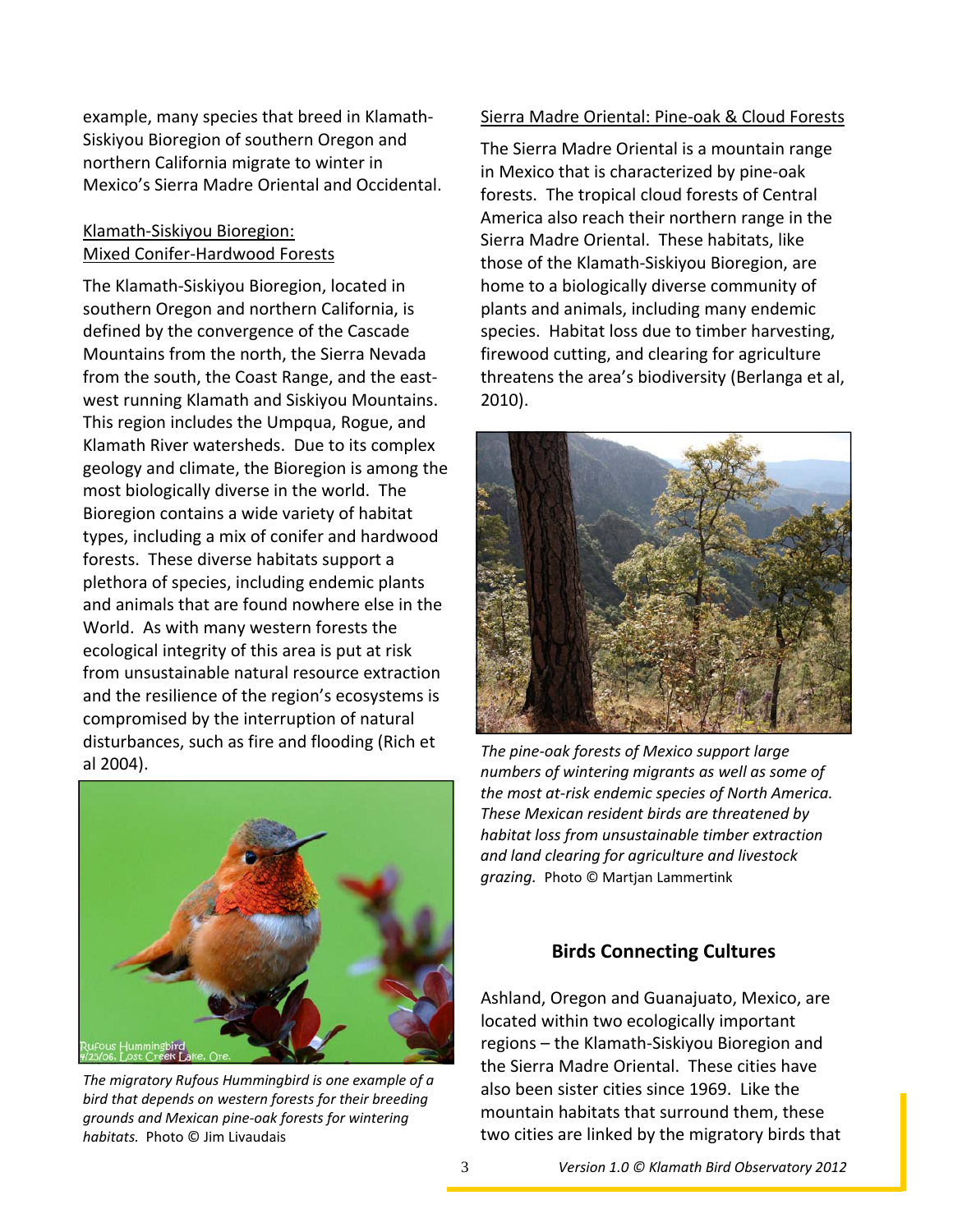breed in the mixed‐conifer forests of the Klamath‐Siskiyou Bioregion and migrate to winter in the pine‐oak and cloud forests of the Sierra Madre Oriental. The same birds that breed during the summer in the forests that surround Ashland can be seen in habitats around the city of Guanajuato during the winter. In addition to sharing migratory birds, these sister cities share cultural bonds that, like birds, also transcend borders and languages.

Both cities are vibrant cultural centers, with tourist‐based economies. Ashland is the home of the Oregon Shakespeare Festival that attracts an audience of over 200 thousand annually. Guanajuato hosts the Festival Internacional Cervantino. In 2010 nearly 100 thousand tourists visited Guanajuato to participate in the in this festival, which is one of Latin America's most important cultural events.

The communities that form the heart of these cities depend on their cultural attractions for their economic stability. Like their shared birds,



*The mixed conifer hardwood forests of the Klamath‐Siskiyou Bioregion are home to a large diversity of flora and fauna, and provide natural resources that make up an importance part of the economy of southern Oregon and northern California.*

communities also depend on the long‐ term ecological health of their two bioregions. In western Mexico, the pine‐oak and cloud forests are threatened by the clearing of land for persistence farming and charcoal. In the Klamath‐ Siskiyou

these

Bioregion, forest communities have been put at risk by unsustainable timber harvest practices and fire suppression. In both areas Land managers are challenged with stewardship responsibilities to maintain habitats for migratory and resident birds and provide a sustainable source of natural resources.



*Hermit Warblers found in the mature conifer forests surrounding Ashland are indicators of forest health. In the winter months, these tiny warblers are found in mixed‐flocks with at‐risk western Mexican resident species in the habitats around Guanajuato (Berlanga et al, 2010).* Photo © Jim Livaudais

#### **Saving Our Shared Birds**

Many of the migratory birds that breed in North America's western forests winter in Mexico's pine‐oak and tropical cloud forests. These Mexican forests also provide year‐round habitat for some of the birds in North America that are at most risk of extinction. Many of these at‐risk species are resident endemics and their population declines reflect the rapid loss of Mexican pine‐oak and tropical cloud forests. The conservation of Mexican forest habitats and the at‐risk, year‐round resident birds that live there will have far reaching benefits for the conservation of migratory birds that breed in the North and winter in the tropics.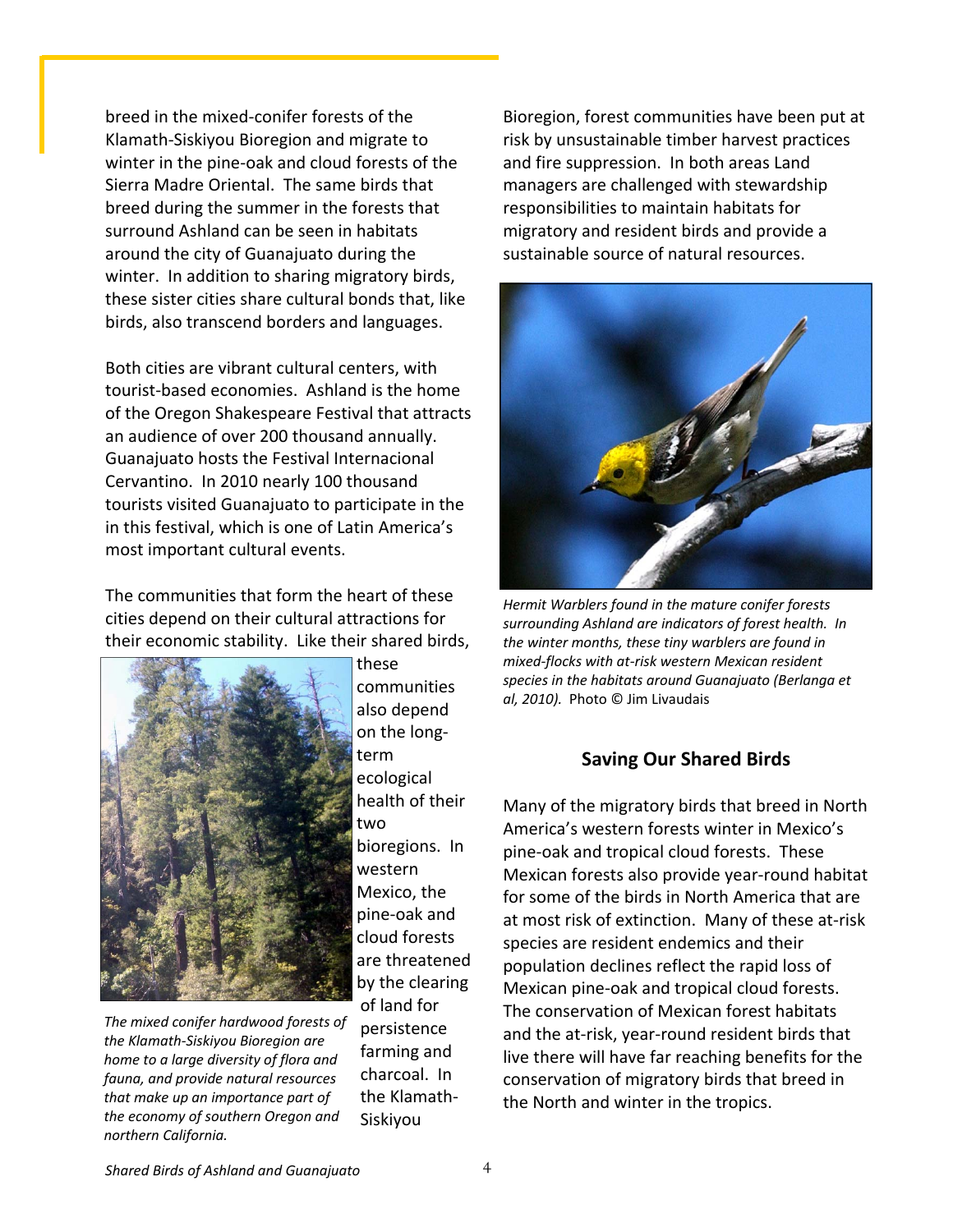#### Full Life‐cycle Stewardship: Shared Conservation for Our Shared Birds

The Forests of southern Oregon and northern California host the highest number of the West Coast's migratory forest birds. During the winter, these forest migrants concentrate in the pine‐oak and cloud forests of western Mexico. They share their wintering habitats with year‐ round Mexican residents, many of which are highly threatened. Thus, the protection and restoration of Mexican pine‐oak and cloud forests is a Continental bird conservation priority, because it will benefit at‐risk tropical

endemics as well as declining migrants (Berlanga et al, 2010).

A healthy future for migratory forest birds in the western United States will require full life‐ cycle conservation at a hemispheric scale. A full life‐cycle approach to migratory bird conservation includes habitat protection, ecosystem restoration, and sustainable natural resource management throughout the breeding, wintering, and migratory stop‐over habitats that are used by these birds.



Birds that breed in the temperate forests of the western United State and Canada winter in western Mexico. The strong linkage between these two disjunct areas illustrates how the conservation of North America's shared birds depends on *increased international cooperation (*map courtesy of Partners in Flight*; Berlanga et al, 2010).*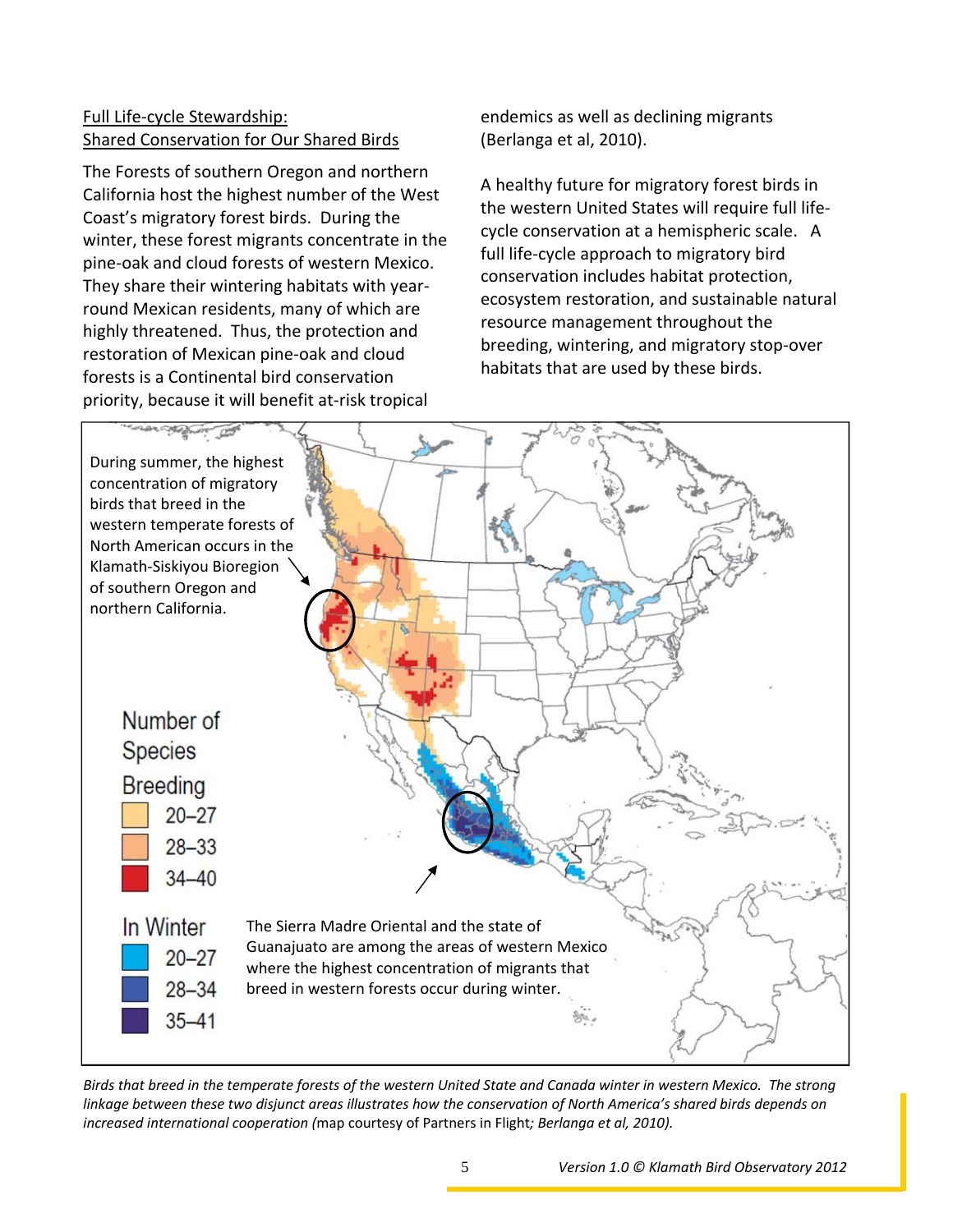#### Priorities for International Bird Conservation

Partners in Flight identified six priority areas to effectively advance bird conservation in North America (Berlanga et al, 2010).

- *1.* Protect and recover species at greatest risk—*Protect Mexican pine‐oak and cloud forest habitats thereby benefiting resident and migratory birds through a collaboration between government, industry, academia, and non‐governmental organizations.*
- *2.* Conserve habitats and ecosystem functions—*Manage for healthy and resilient ecosystems through the restoration of disturbance regimes, including fire and flood, to maintain a diverse vegetation community.*
- *3.* Reduce bird mortality—*Keep cats indoors. Outdoor and feral cats kill 100s of millions of birds each year. Keeping your cat indoors is not only better for birds, it will result in a healthier pet.*
- 4. Expand our knowledge base for conservation—*Work to provide the best and most current applied ecological research and long‐term monitoring results to land managers and decision makers.*
- *5.* Engage people in conservation action— *Promote the use of citizen science. Work to educate students, community members, land managers, and industry on the importance of birds as ecological indicators that serve as a lens through which we can understand and measure the health of our environments, economies, and quality of life.*
- 6. Increase the power of international partnerships—*Develop international networks and collaborations to monitor birds, share data, and train biologists throughout the Americas and the ranges of our migratory birds.*



*Saving Our Shared Birds: Partners in Flight Tri‐ National Vision for Landbird Conservation outlines a comprehensive plan for landbird conservation in Canada, the United States, and Mexico covering the complete range of many of our migratory birds. This plan identifies priorities for conservation, education, and implementation. To view the full report, visit: www.savingoursharedbirds.org* 

#### Focal Species: Mature Mixed Conifer‐ Hardwood, Pine‐Oak, and Cloud Forests

Focal species are associated with important habitats and ecosystem attributes, thereby serving as indicators of ecosystem conditions. Focal species are often used in monitoring to understand how well we are managing our ecosystems and natural resources. In the watershed that surrounds Ashland focal bird species are being used to measure the effectiveness of efforts to restore the health and resilience of our forests.

The Hermit Warbler is a conifer forest focal species that is abundant in the Ashland Watershed. As a habitat specialist, Hermit Warblers are dependent on old growth and mature forests during the breeding season. Hermit Warblers migrate to spend their winters in the mountains of western Mexico, where they share habitats with at risk birds that are endemic to the pine‐oak and cloud forests of that region.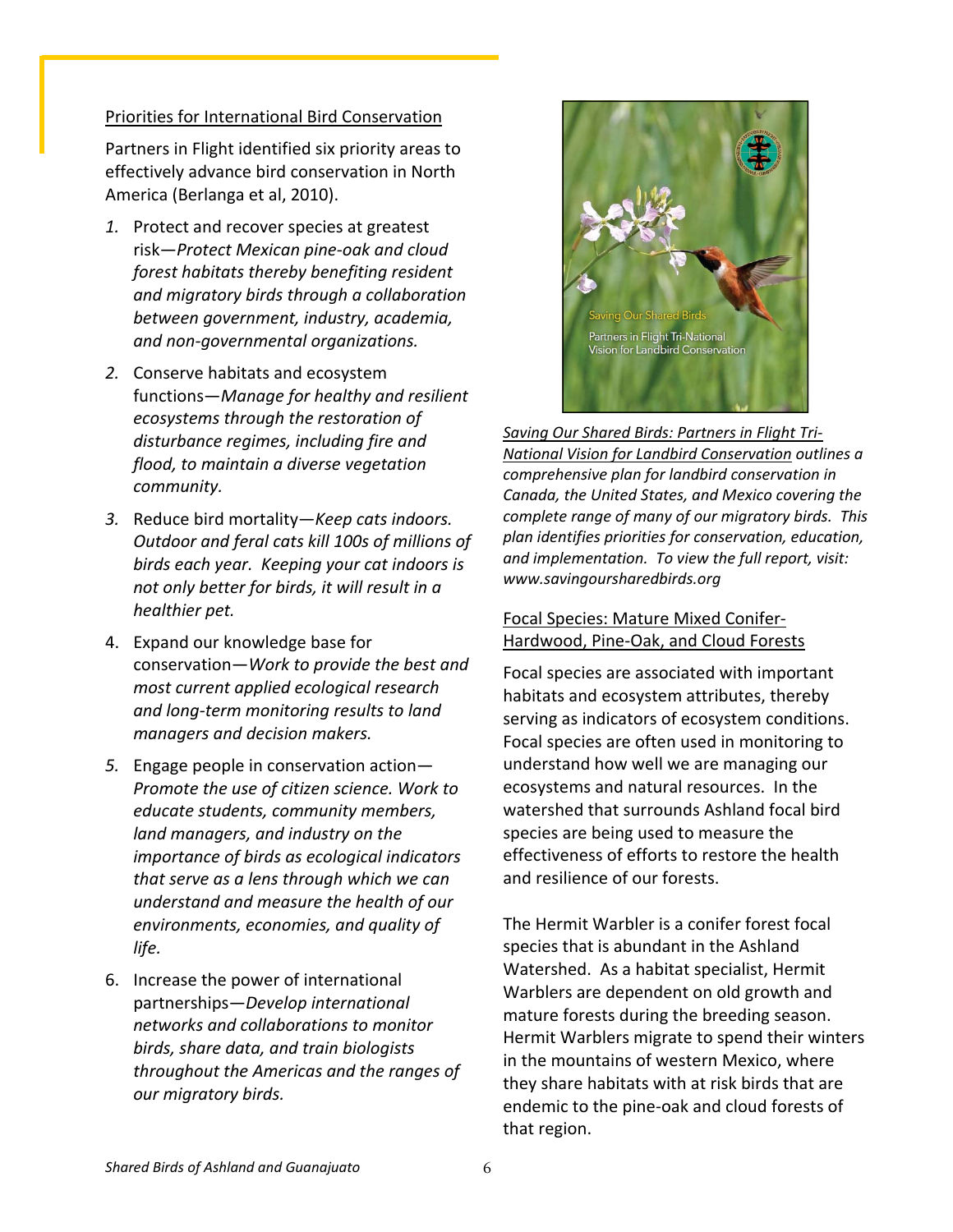#### **Hermit Warbler & Connectivity**

The life cycle of the Hermit Warbler highlights the connectivity of Ashland's and Guanajuato's birds and communities. Like many of our shared migratory birds that breed in the mixed conifer hardwood forests surrounding Ashland, Hermit Warblers migrate to winter in the pine‐oak and cloud forests surrounding Guanajuato. Alarmingly, many of the birds that are year‐round residents in Mexican habitats where Hermit Warblers winter are at risk of extinction, an indication that the persistence of Mexican pine‐oak and cloud forests is at risk.



*Hermit Warbler;* Photo © Jim Livaudais

Hermit Warblers and other migratory forest species will benefit from efforts to restore resilient mature forest ecosystems within the Klamath‐Siskiyou Bioregion. The health of migratory forest birds will also depend on conservation measures needed to save North America's most threatened species that rely on pine-oak and cloud forest of Mexico. By understanding the environmental issues in the breeding, wintering, and stop over habitats of migratory birds, we can begin to see the interrelated economic and quality of life issues that people in these interconnected regions will need to consider for conservation to be successful.

#### **Birds Eye View of Sustainability**

Sustainability involves the long‐term maintenance of our well being, and has interrelated environmental, economic, and social dimensions. Migratory birds act as a lens through which we can consider sustainability. Through the migratory flyways and on the wings of our smallest migratory songbirds, our environmental, economic, and social well being are woven together.

As "canaries in the coal mine" birds are indicators of environmental health and the sustainability of our planet's natural resources. As focal species, birds can help to guide ecosystem management practices that will assure our ability to sustain healthy natural resources into the future.

Stable bird populations represent stable ecosystems, which provide stable and sustainable natural resources. Our long‐term economic wellbeing depends on maintaining healthy natural resources for generations to

come. Thereby birds serve as indicators of the healthy and sustainable natural resource foundations upon which healthy economies are built.

Our quality of life depends on the health of our environments and our economies, thus when the state of our environments and our economies decline, our quality of life declines. Local and international policies that determine how natural resources are used and distributed effect the quality of life for people in all parts of society and thereby influence international issues of social well being. For example, many communities in the Klamath‐Siskiyou Bioregion remain economically challenged after decades of unsustainable timber management. Excessive logging of old‐growth forests resulted in short‐term financial benefits that were not sustained in the region. This focus on unsustainable resource extraction, without attention to the natural processes of disturbance and forest succession, contributed to the decline of many Klamath‐Siskiyou Bioregion bird species.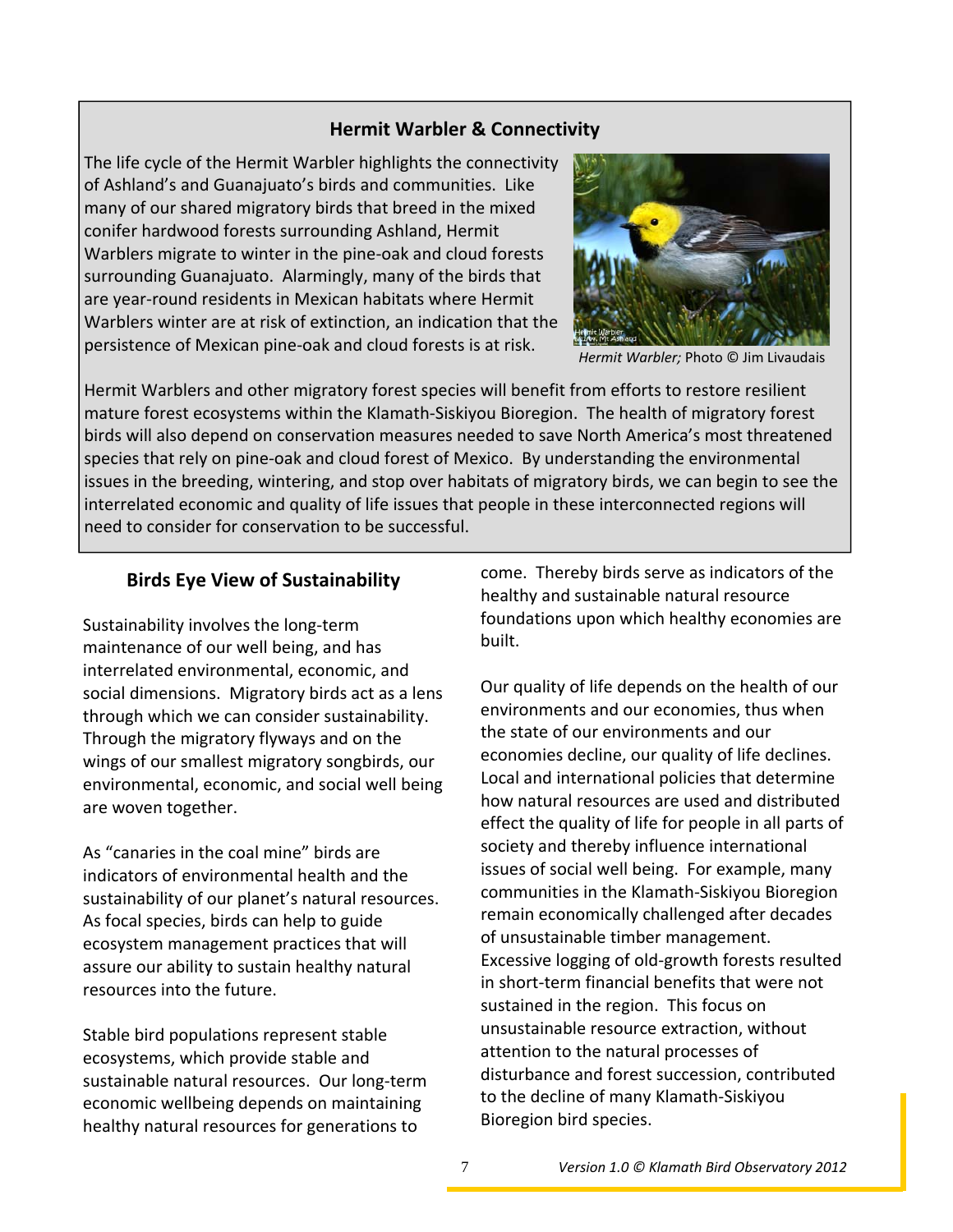Migratory birds help to define our sense of place, locally and globally. Through the full life‐ cycle and migration of our shared birds, we see the connectivity of environments, economies, and social well being. Our planet, our prosperity, and our communities depend on the sustainability of environments, economies, and social equities, whether in Ashland or Guanajuato. Bird conservation brings opportunities for our sister cities of Ashland and Guanajuato, and the United States and Mexico, to work together to assure a sustainable future for our communities for generations to come.



*With a focus on the Klamath‐Siskiyou Bioregion Klamath Bird Observatory carries our model of conservation science throughout the range of our shared birds through international capacity building.* Image © Gary Bloomfield

### **Bird Conservation Across Borders**

#### Klamath Bird Observatory

Klamath Bird Observatory is built upon two decades of conservation science in the Klamath‐ Siskiyou Bioregion of southern Oregon and northern California. KBO is a non‐profit organization dedicated to advancing bird and habitat conservation through science, education, and partnerships. Conducting long‐ term monitoring and applied research projects, KBO's scientific results help to inform conservation and management decisions. KBO also reaches out to communities to connect

people with science and conservation. To learn more about Klamath Bird Observatory visit www.KlamathBird.org.

#### International Collaboration for Bird **Conservation**

Klamath Bird Observatory has an award winning international capacity building program. Working with the US Forest Service Wings Across the Americas Program, Southern Oregon University's Office of International Programs, and the Rotary Club of Ashland's World Community Service Committee, KBO offers intensive training opportunities for biologists from Latin America and the Caribbean. This model has resulted in far reaching and sustained success. Our international affiliates bring their acquired skills back to their home countries, offer additional training opportunities for local biologists, and contribute to lasting science‐based conservation programs.

#### Partners in Flight

Partners in Flight (PIF) launched in 1990 in response to growing concerns about bird population declines. PIF is a collaborative effort among government, academia, industry, First Nations and



tribes, non‐governmental organizations, and individuals to "keep common birds common." PIF works to combine and coordinate bird conservation efforts throughout the hemisphere for stewardship of landbirds and their associated habitats. To learn more about PIF visit www.partnersinflight.org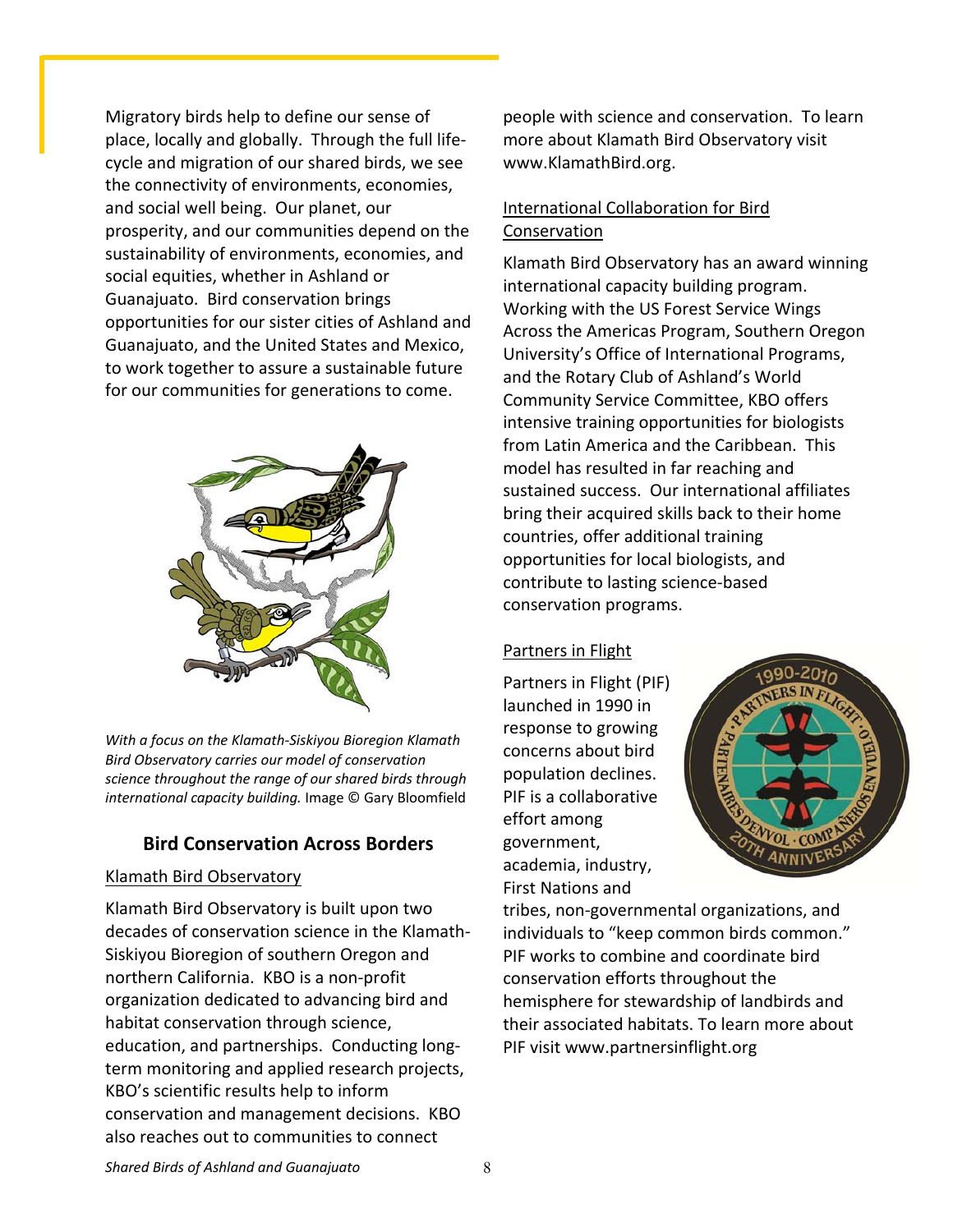#### **Citations**

H. Berlanga, J. A. Kennedy, T. D. Rich, M. C. Arizmendi, C. J. Beardmore, P. J. Blancher, G. S. Butcher, A. R. Couturier, A. A. Dayer, D. W. Demarest, W. E. Easton, M. Gustafson, E. Iñigo‐Elias, E. A. Krebs, A. O. Panjabi, V. Rodriguez Contreras, K. V. Rosenberg, J. M. Ruth, E. Santana Castellón, R. Ma. Vidal, and T. Will. 2010. Saving Our Shared Birds: Partners in Flight Tri‐National Vision for Landbird Conservation. Cornell Lab of Ornithology: Ithaca, NY. http://www.savingoursharedbirds.org/

North American Bird Conservation Initiative, U.S. Committee, 2009. The State of the Birds, United States of America, 2009. U.S. Department of Interior: Washington, DC. 36 pages. http:// www.stateofthebirds.org/2009/

Rich, T. D., C. J. Beardmore, H. Berlanga, P. J. Blancher, M. S. W. Bradstreet, G. S. Butcher, D. W. Demarest, E. H. Dunn, W. C. Hunter, E. E. Iñigo‐Elias, J. A. Kennedy, A. M. Martell, A. O. Panjabi, D. N. Pashley, K. V. Rosenberg, C. M. Rustay, J. S. Wendt, T. C. Will. 2004. Partners in Flight North American Landbird Conservation Plan. Cornell Lab of Ornithology. Ithaca, NY. Partners in Flight website. http://www.partnersinflight.org/cont\_plan/ (VERSION: March 2005).

#### \*\*\*\*

Development of this promotional education brochure was funded, in part, by City of Ashland lodging tax revenues, the Kinsman Foundation, and USDA Forest Service International Programs.



Written & Edited by: Annie T. Kilby and John D. Alexander